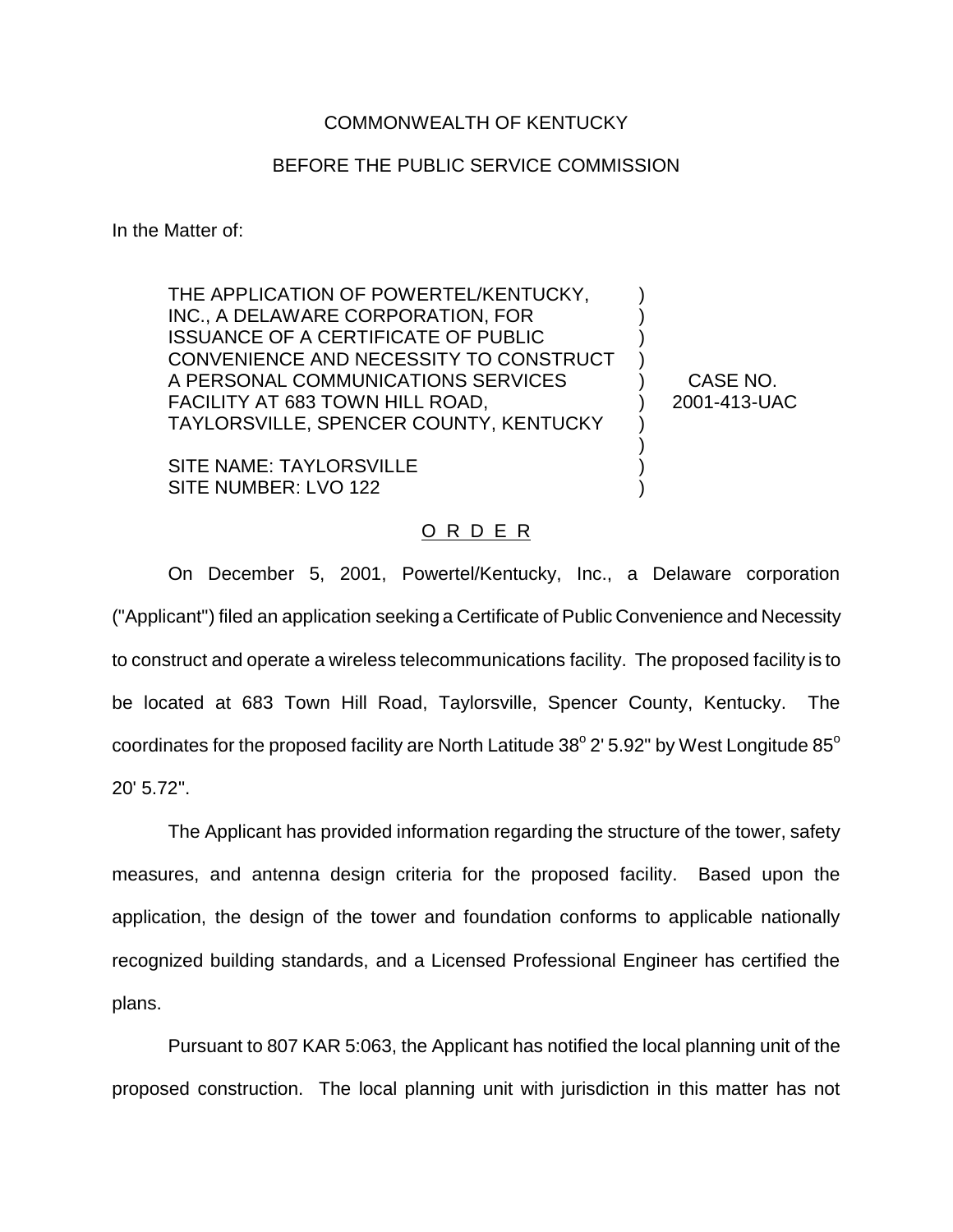officially registered with the Commission a resolution to plan for and regulate the siting of antenna towers, and no comments have been filed by the local planning unit to date. The Applicant has filed applications with the Federal Aviation Administration ("FAA") and the Kentucky Airport Zoning Commission ("KAZC") seeking approval for the construction and operation of the proposed facility. The FAA application has been approved, but the KAZC decision is still pending.

The Applicant has filed evidence of the appropriate notices provided pursuant to 807 KAR 5:063. The notices solicited any comments and informed the recipients of their right to request intervention. To date, no public comments have been filed with the Commission.

Pursuant to KRS 278.280, the Commission is required to determine proper practices to be observed when it finds, upon complaint or on its own motion, that the facilities of any utility subject to its jurisdiction are unreasonable, unsafe, improper, or insufficient. To assist the Commission in its efforts to comply with this mandate, the Applicant should notify the Commission if it does not use this antenna tower to provide service in the manner set out in its application and this Order. Upon receipt of such notice, the Commission may, on its own motion, institute proceedings to consider the proper practices, including removal of the unused antenna tower, which should be observed by the Applicant.

The Commission, having considered the evidence of record and being otherwise sufficiently advised, finds that the Applicant has demonstrated that a facility is necessary to provide adequate utility service and therefore should be granted a Certificate of Public Convenience and Necessity to construct the proposed facility.

IT IS THEREFORE ORDERED that:

 $-2-$